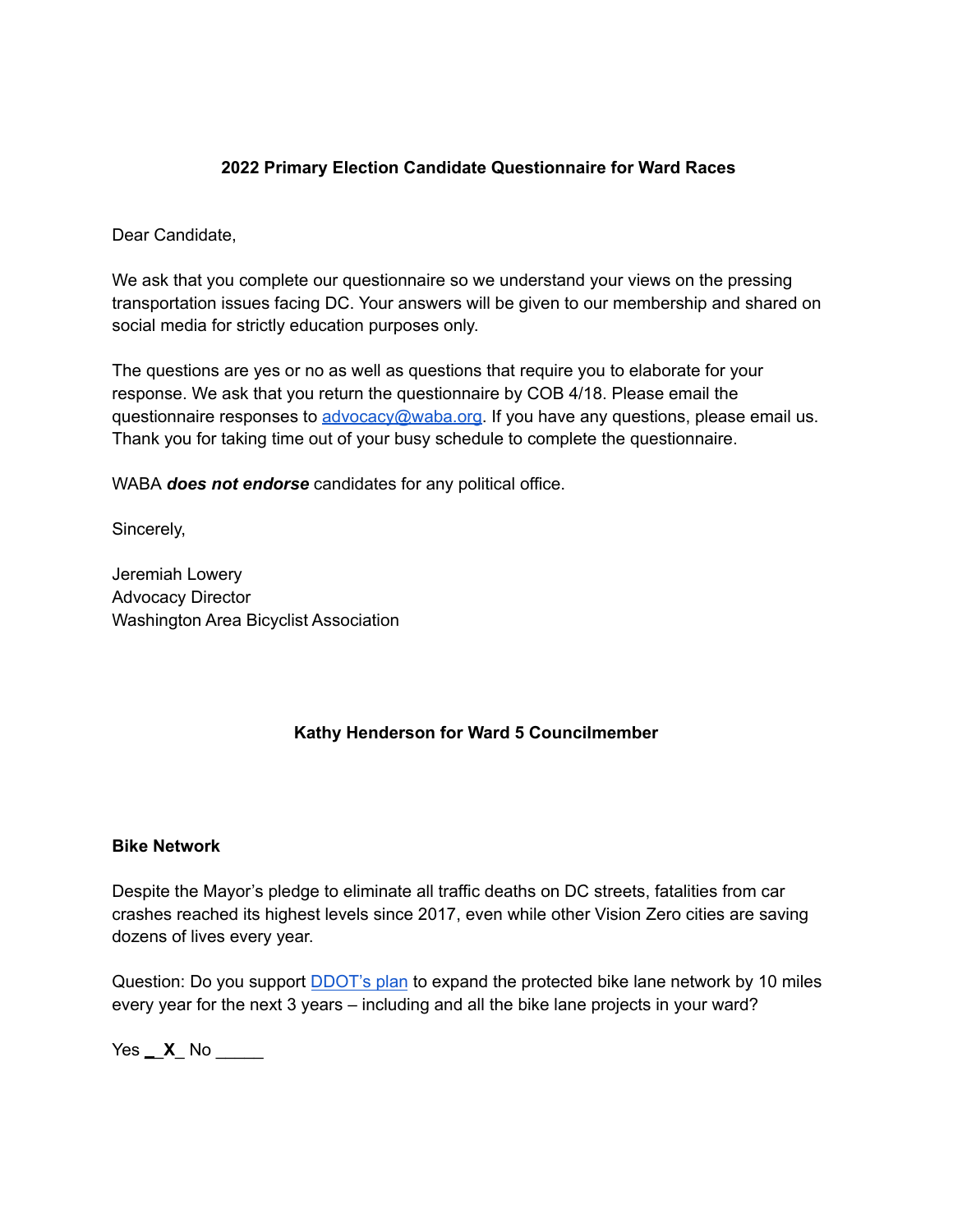Question: What will you do to ensure the protected bike lane projects in your ward get completed in a timely manner?

*I intend to facilitate community meetings with affected Ward 5 residents for their input; it is important to listen to the community and document the feedback received. I will work with DDOT to thoughtfully execute the plan according to the wishes of Ward 5 residents, if I am elected as the next Ward 5 Councilmember.*

## **Budget**

Bike lanes are an incentive for District residents who choose to travel in ways that conserve land, energy, and fuel and they also fight climate change. DDOT's long-range plan envisions miles of protected bicycle lanes – which makes bicycling safer, easier and more popular and also reduces fuel use.

Question: Will you press DDOT to accelerate plans for more protected bike lanes (which may repurpose driving lanes and street parking) and budget adequate money for DDOT to build these bike lanes? Including ensuring DDOT has the staff and resources in the budget to complete the projects at a rapid pace?

*I believe we need to undertake adding additional bike lanes in a thoughtful and well-documented manner, ensuring resident feedback and buy-in, appropriate DDOT response and implementation, including actual costs versus projected costs. The city clearly needs to do more to make cycling safer in the District of Columbia and I commit to facilitating safe cycling if I am elected as the next Ward 5 Councilmember. I enjoy cycling; however, the city is not safe for cyclists and is clearly not safe for pedestrians. We need to allocate enough time to get the process right and that includes hearing from all affected residents. I am not interested in declaring war on vehicles and I want Ward 5 residents to engage in thoughtful, respectful discourse. I commit to leading the process if elected as the next Ward 5 Councilmember.*

Yes conditional yes No

Question: What other budgetary biking and transportation items will you fight for and prioritize?

*Infrastructure matters and DDOT is the primary steward of all of our roadways, sidewalks and bridges. As a city, we need to ensure that we have enough resources to keep our infrastructure safe for all users. I called for a full investigation of the Ward 7 pedestrian bridge collapse, along with Councilmember Gray. The engineer reports were not prioritized, reflecting a need for increased funding for DDOT. I commit to ensuring DDOT gets enough funding to keep our infrastructure in excellent condition. I will provide vigorous oversight, if elected to prioritize adequate resources for one of my favorite District agencies. I created the agency slogan "DDOT Delivers".*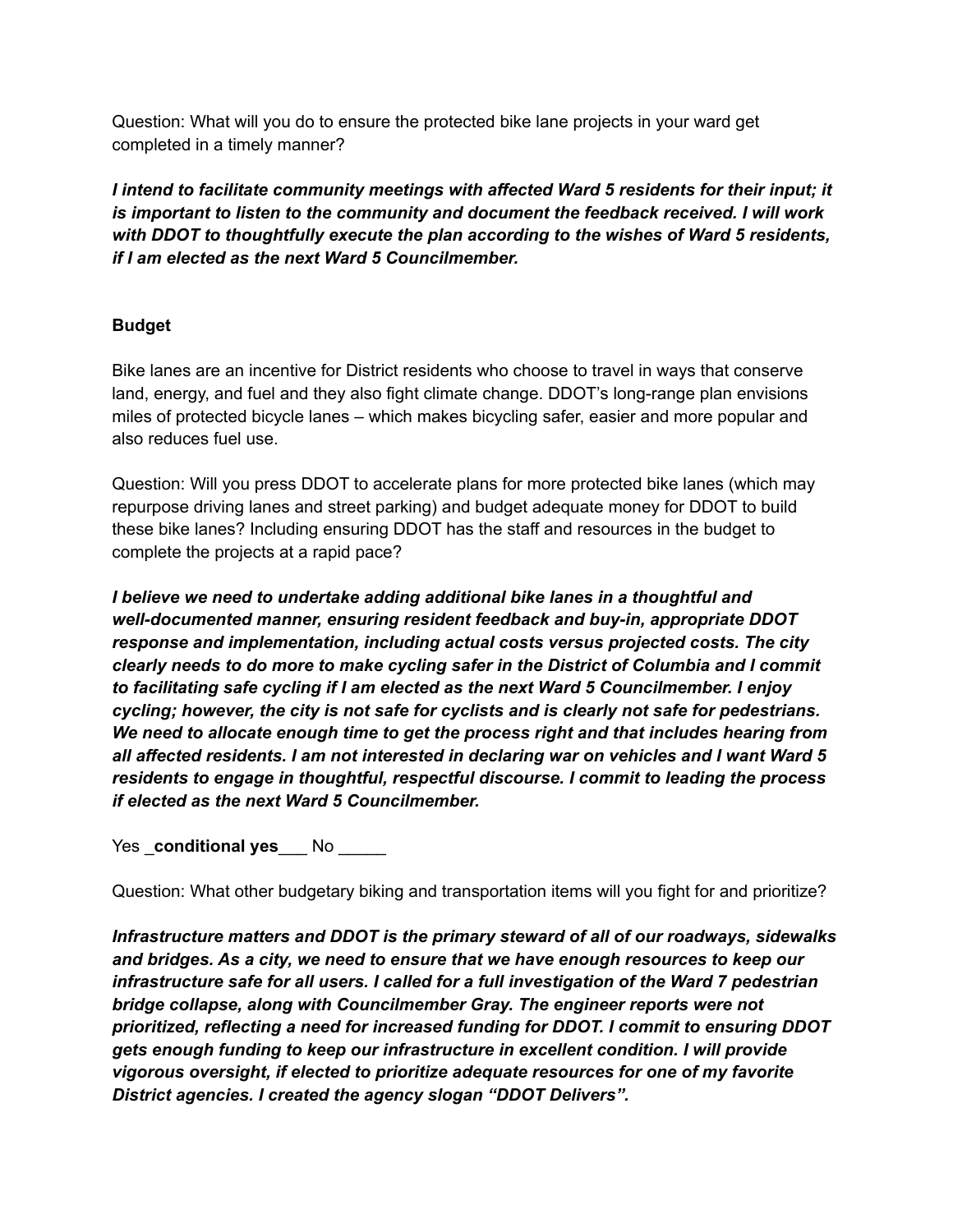### **Trails Network**

The Capital Trails Coalition seeks to create a world-class network of multi-use trails that are equitably distributed throughout the Washington DC region. The Coalition is in the process of finding funding to complete 800 miles of planned trails into pavement that people can walk and bike on. Trails are an economic boost for local economies and improve the health and well-being of communities, would you support DC, alongside MD and VA, dedicating funding to complete our regional trail network?

Yes  $\times$  No  $\overline{\phantom{a}}$ 

Further explain how you would advocate for the completion of the DC's portion of the Trail Network?

*I commit to holding community meetings, roundtables and hearings to prioritize attention to the issue of safe cycling and increasing the capacity of District residents to traverse bike trails safely. You cannot have a full discussion regarding completing the bike trail network without also increasing funding for police officers, which help to keep them safe for use. The Metropolitan Branch Trail, while a critical infrastructure need for safe traversing has had numerous public safety challenges for users. We need additional officers to allocate the necessary resources to make this trail and future trails safe, without diverting police resources from the neighborhoods.*

### **Vision Zero**

Do you support the recent bills before the Transportation Committee, that would ban right turn on reds and permit the so-called Idaho stop?

Yes **X** No

Vision Zero - is it working and if not, what needs to be done by the District to achieve the goal of zero deaths due to traffic crashes?

*Pedestrians continue to die despite the stated goals of Vision Zero, underscoring a serious problem in our city. One of the issues contributing to making pedestrians less safe is improperly timed crossing signals. I have advocated for DDOT reviewing all traffic signal times to allow pedestrians to cross safely. If elected, I will use the office to compel this review as part of a plan to make walking easier and certainly safer for all in Ward 5 and the District as a whole.*